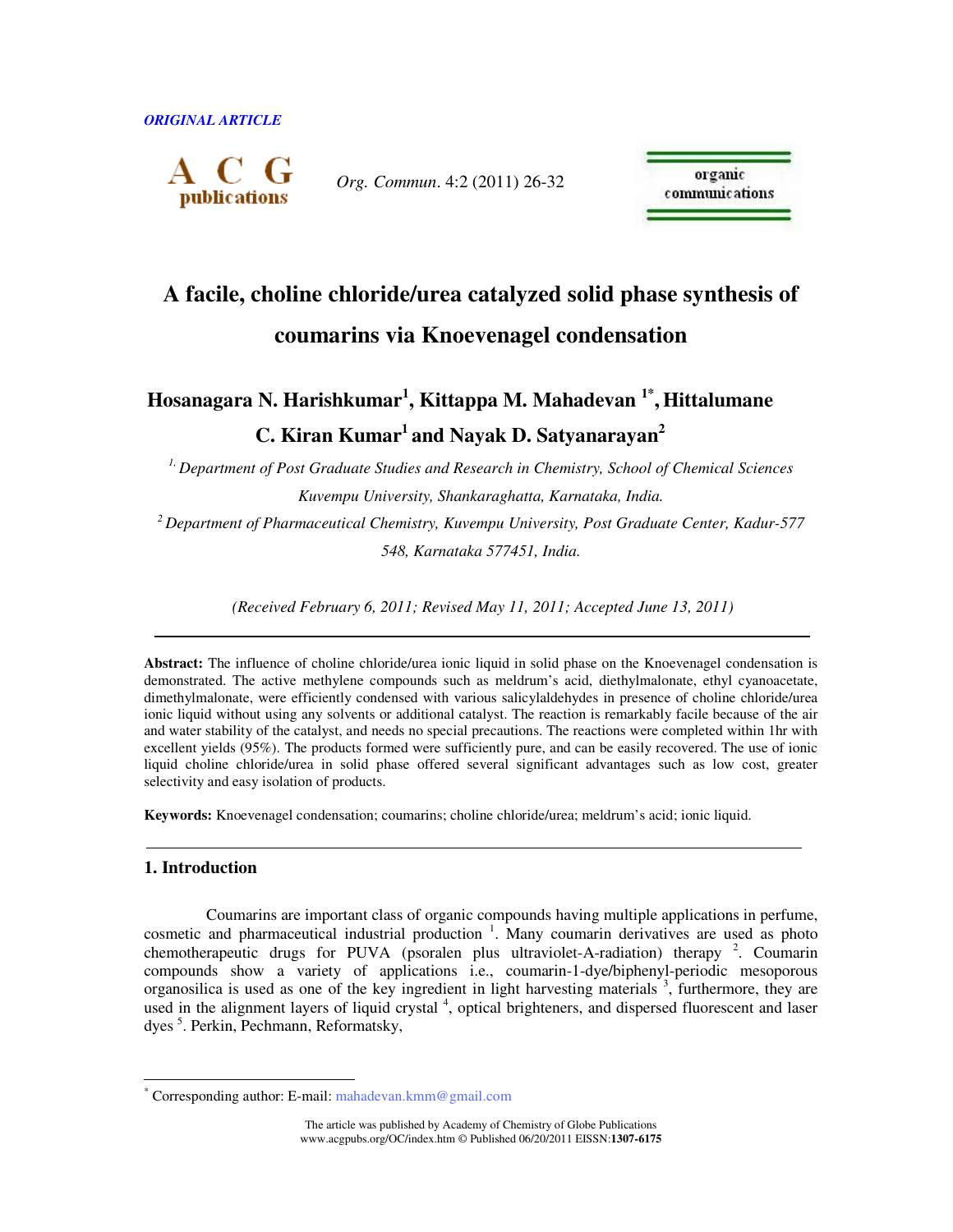Wittig Knoevenagel reactions <sup>6</sup> are the most common synthetic methods to produce coumarins. The reactions are catalyzed by weak bases or by suitable combinations of amines and carboxylic or Lewis acids under homogeneous conditions<sup>7</sup>. The above well known synthetic routes suffer from the requirement for the use of drastic conditions (acidic or basic), multiple steps, or complicated synthetic operations and lengthy work-up procedures.

The application of environmentally friendly solvents such as ionic liquids is one of the most important areas of green chemistry. The history of ionic liquids started almost hundred years ago with interest in some low temperature melting organic salts as new electrolytes. Recently, room temperature ionic liquids have attracted increasing interest in the area of green chemistry <sup>8-14</sup>. Basic ionic liquids have aroused unprecedented interest because of the advantages such as catalytic efficiency and recycling of the ionic liquid which can be used in the combination of inorganic base and ionic liquid for some base-catalyzed processes <sup>15-16</sup>.

In continuation of our work on development of newer methods in various organic synthesis <sup>17-</sup> <sup>28</sup>, in this paper we report a very efficient, fast and general procedure where the condensation of salicylaldehyde, and its derivatives with various active methylene compounds such as meldrum's acid, ethyl acetoacetate, diethyl malonate and ethyl cyanoacetate in the presence of choline chloride/urea ionic liquid under solid phase produced various coumarins (Scheme 1, 2). The method offers several advantages because organic solvents are often expensive, toxic, difficult to remove in case of aprotic dipolar solvents with high boiling point, and are environmentally polluting. Ionic liquid prevents the risk of hazardous explosions when reaction takes place in solid phase system. The reactions (i.e. the synthesis of coumarins) were usually complete within 1-4 hr that gave improved yield (95%) over conventional methods (7-9 hr, 70-80 % Yield). Moreover, the synthesis of choline chloride/urea ionic liquid is fast, easy, cost effective and very simple to workup.

#### **2. Results and discussion**

In the initial exploratory experiments, the reaction of salicylaldehyde  $(2.0 \text{ g}, 0.0164 \text{ mol})$  and meldrum's acid (2.134 g, 0.0164 mol) was carried out in the presence of ionic liquid choline chloride/urea in solid phase (14.87 g, 5 mole equivalent) to afford the coumarin-3-carboxylic acid. The reaction is remarkably facile, because of the air and water stability of the catalyst. The experiment was carried out to establish the optimal amount of ionic liquid choline chloride/urea in solid phase. The conventional method of preparation was also studied and was found that, ionic liquid choline chloride/urea in solid phase gave better result in 1-4 hr (95% yield) compare to conventional method (7- 9 hr, 70-80 % Yield). Apart from high yield, the other advantage in using ionic liquid is its high solubility in water, which makes it perfect in the isolation of the products. Similarly by adopting optimized reaction conditions, various coumarins were prepared with ethyl cyanoacetate, diethylmelonate, dimethyl malonate etc., in presence of 5 mol equivalent of ionic liquid (Scheme 2).The results are reported in Table 2. The conventional method of synthesizing coumarins via Knoevenagel method requires piperidine as base and large amount of ethanol. For example, to synthesize quantity of 1 gram of coumarins through Knoevenagel reaction requires 50 ml ethanol as medium including for washing and recrystallisation of the crude products. Therefore, the synthesis of coumarin derivatives using choline chloride/urea ionic liquids is more convenient than conventional methods.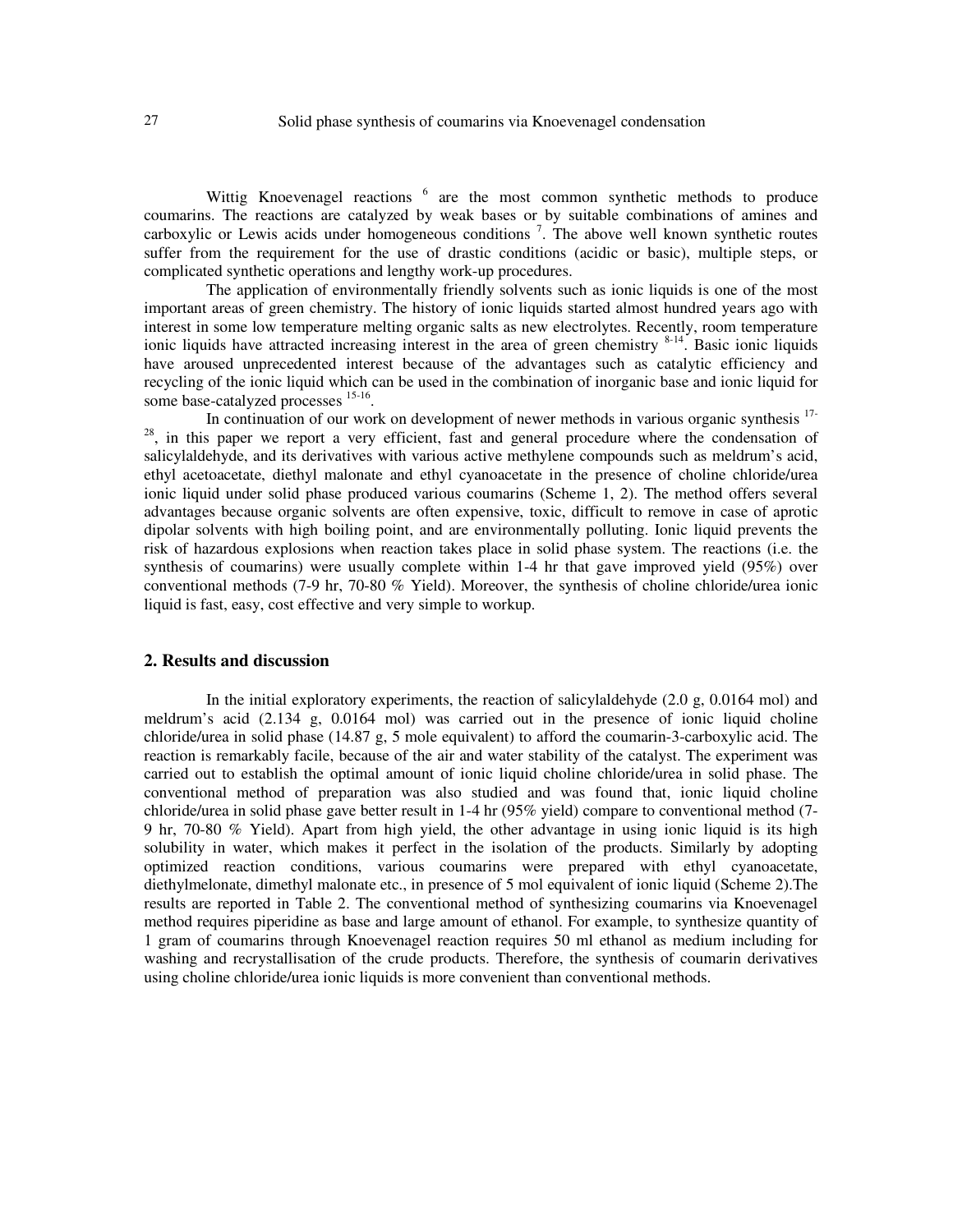

**Scheme 1** Direct synthesis of Coumarin-3-carboxylic acids **3a-k** 



**Scheme 2** Synthesis of various 3-substituted coumarins via Knoevenagel condensation **5a-j** 

| Table1. Reaction yield and melting points of newly synthesized compounds 3a-k. |  |  |  |  |
|--------------------------------------------------------------------------------|--|--|--|--|
|--------------------------------------------------------------------------------|--|--|--|--|

| <b>Entry</b>   | ${\bf R}^1$     | ${\bf R}^2$                       | $\mathbb{R}^3$ | R <sup>4</sup>            | Yield $(\%)$ | $Mp(obs)/(litr)$ <sup>°</sup> C |
|----------------|-----------------|-----------------------------------|----------------|---------------------------|--------------|---------------------------------|
| 3a             | H               | H                                 | H              | H                         | 98           | 191-192/193-194 <sup>29</sup>   |
| 3 <sub>b</sub> | Cl              | H                                 | H              | H                         | 97           | 118-120/120-121 <sup>29</sup>   |
| 3c             | Br              | $\boldsymbol{\mathrm{H}}$         | H              | H                         | 93           | 195-198/195-196 <sup>29</sup>   |
| 3d             | H               | Et <sub>2</sub> N                 | H              | $\rm H$                   | 96           | 243-248/222-224 <sup>29</sup>   |
| 3e             | $\rm H$         | OH                                | H              | H                         | 97           | 259-262/261-263 <sup>29</sup>   |
| 3f             | $\, {\rm H}$    | Morpholine                        | H              | H                         | 96           | 243-244                         |
| 3g             | H               | CH(CH <sub>3</sub> ) <sub>2</sub> | H              | H                         | 95           | 106-109                         |
| 3h             | H               | H                                 | H              | OCH <sub>3</sub>          | 97           | 215-216/2187                    |
| 3i             | CH <sub>3</sub> | H                                 | H              | $\boldsymbol{\mathrm{H}}$ | 95           | $163 - 164/166^7$               |
| 3j             | H               | OCH <sub>3</sub>                  | H              | H                         | 96           | 190-195/192-194 <sup>29</sup>   |
| 3k             | H               | $\mathbf F$                       | H              | H                         | 98           | 200-203                         |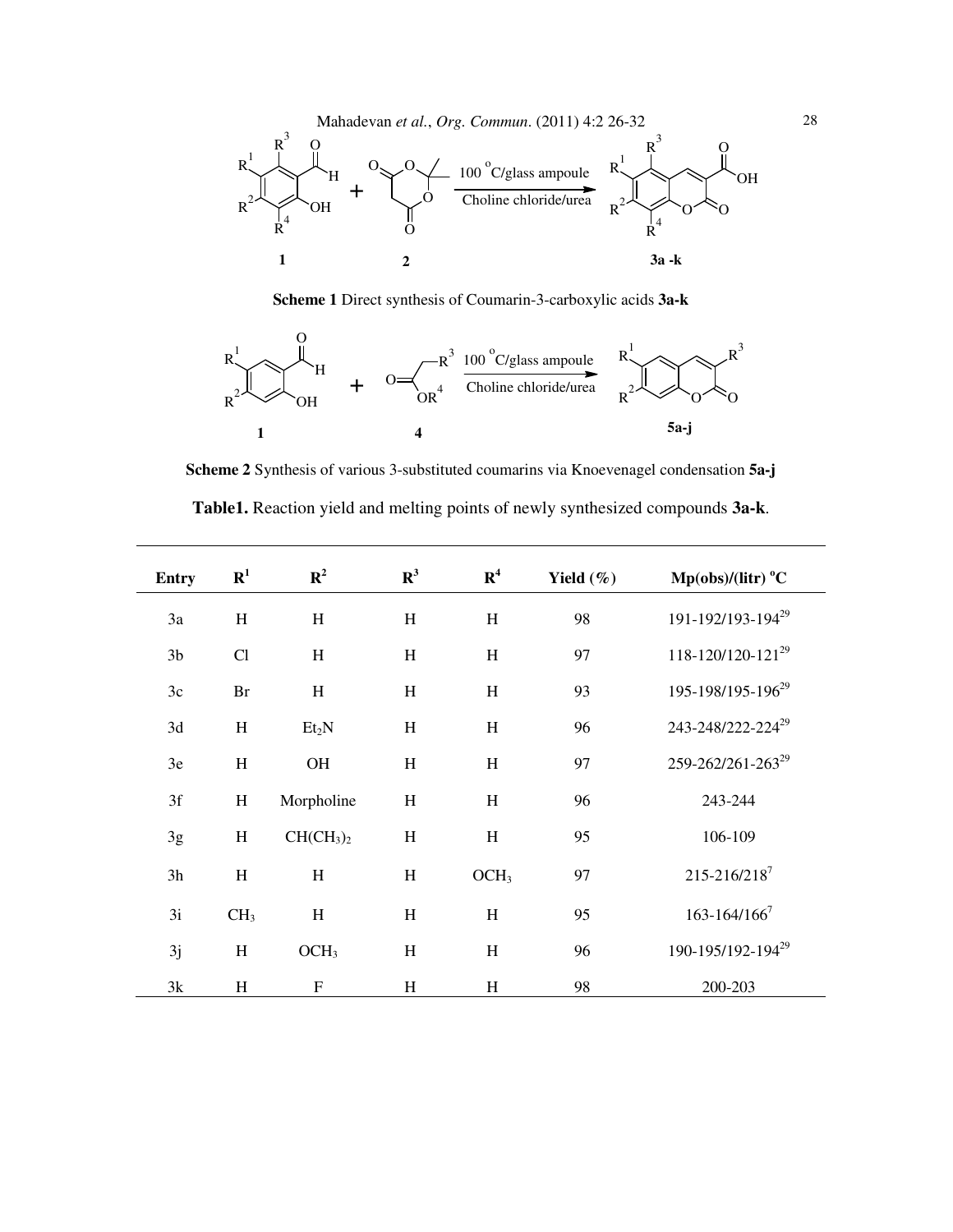| <b>Entry</b>   | ${\bf R}^1$ | $\mathbf{R}^2$                    | $\mathbf{R}^4$ | $\mathbf{R}^3$ | Yield $(\%)$ | $Mp(obs)/(litr)$ <sup>o</sup> C |
|----------------|-------------|-----------------------------------|----------------|----------------|--------------|---------------------------------|
| 5a             | H           | H                                 | Et             | COOMe          | 96           | $121 - 122 / 124^{30}$          |
| 5 <sub>b</sub> | H           | H                                 | Et             | <b>COOEt</b>   | 95           | 92-93/93-9430                   |
| 5c             | H           | H                                 | Et             | CN             | 98           | 180-182/184-185 <sup>30</sup>   |
| 5d             | H           | Et <sub>2</sub> N                 | Et             | COOMe          | 94           | $149 - 152/151 - 153^{30}$      |
| 5e             | H           | Et <sub>2</sub> N                 | Et             | COOEt          | 98           | 80-82/77-78 <sup>30</sup>       |
| 5f             | H           | Et <sub>2</sub> N                 | Et             | CN             | 98           | 225-226/22930                   |
| 5g             | H           | CH(CH <sub>3</sub> ) <sub>2</sub> | Et             | CN             | 92           | 125-127                         |
| 5h             | H           | Morpholine                        | Et             | CN             | 96           | 262-264                         |
| 5i             | H           | OMe                               | Et             | CN             | 95           | 221-223/224-226 <sup>30</sup>   |
| 5j             | H           | Cl                                | Et             | CN             | 98           | 189-192                         |

**Table 2.** Reaction yield and melting points of newly synthesized compounds **5a-j.**

#### **3. Conclusion**

The application of environmentally friendly solvents such as ionic liquids is one of the most important areas of green chemistry. The use of choline chloride/urea catalyzed solid phase synthesis of coumarins via knoevenagel condensation has not only yielded the products in good yield, but was also very effective in terms of time consumption, which makes the ionic liquid mediated synthesis more effective in generating new chemical entities useful in the field of drug discovery and fluorescence studies.

## **4. Experimental**

All the melting points were recorded in open capillaries. The purity of the compounds was monitored by TLC on silica gel and was purified by recrystallization with ethonal.<sup>1</sup>H NMR spectra were recorded on a Bruker-400MHz spectrometer using TMS as an internal standard. IR spectra were obtained using a FTS-135 spectrometer instrument. Mass spectra was recorded on a JEOL SX 102/DA-6000 (10 kV) FAB mass spectrometer.

## *4.1. Preparation of Ionic liquid (ILs)*

The ionic liquid choline chloride/urea was prepared according to the procedures reported in literature<sup>31</sup> by heating a mixture of choline chloride and urea with a molar ratio of 1:2 at 80  $^{\circ}$ C until a homogeneous liquid was formed.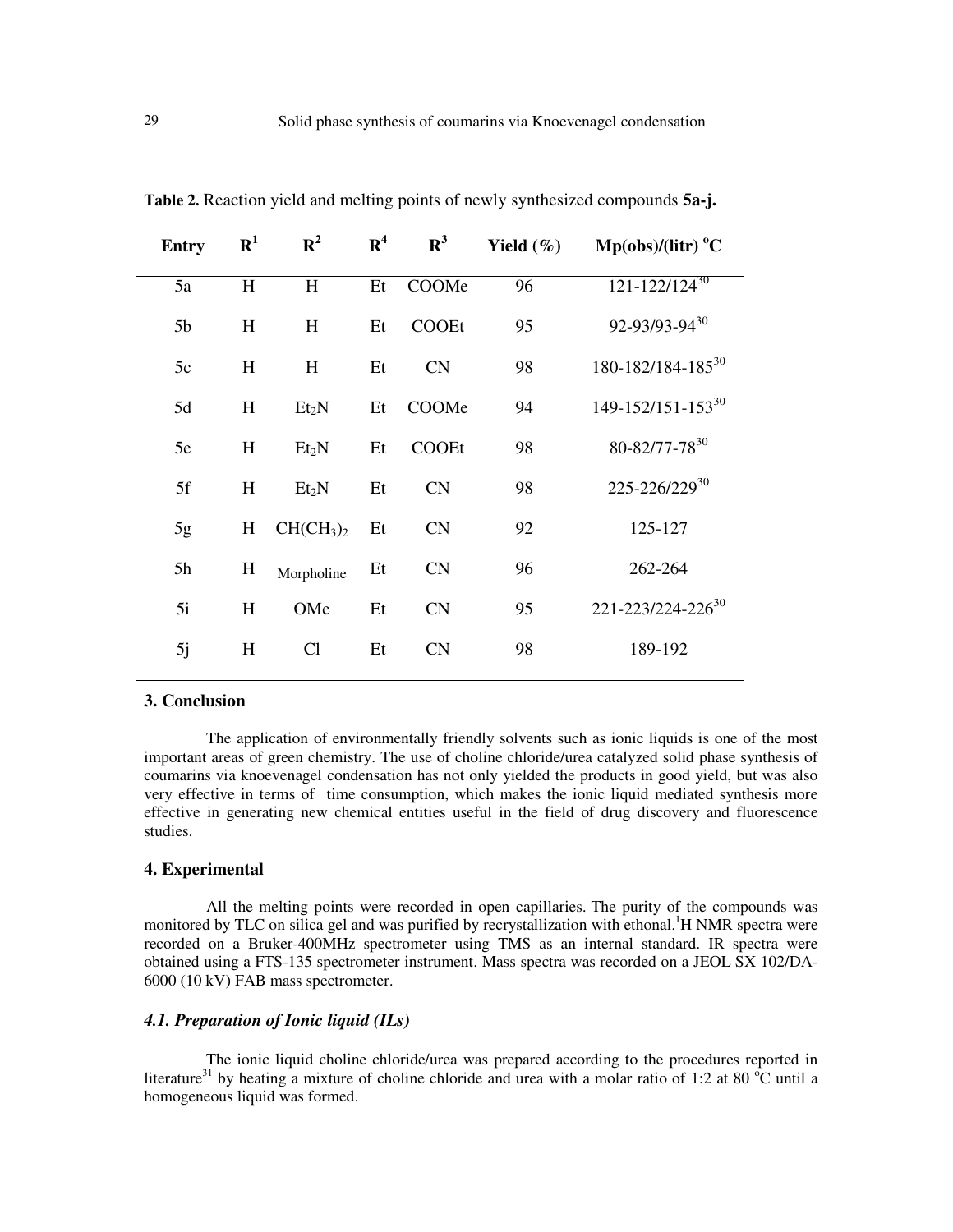#### *4.2. General procedure for the synthesis of coumarins:*

#### *Synthesis of coumarin-3-carboxylic acid (3a)*

The salicylaldehyde  $(2.0 \text{ g}, 0.0164 \text{ mol})$  and meldrum's acid  $(2.36 \text{ g}, 0.0164 \text{ mol})$  and choline chloride/urea (5 equivalent) taken in a glass ampoule and heated at 100 °C for 1hr time (Table 13a-k). After the completion of reaction as indicated by TLC, the reaction mixture was poured into ice water (150 cm<sup>3</sup>) stirred well and the solid product obtained was filtered and recrystallized by ethanol. Further the filtrate having choline chloride/urea was recovered under reduced pressure and reused in subsequent reactions, showing the same catalytic activity. All other compounds were similarly prepared.

**7-(morpholin-4-yl)-2-oxo-2H-chromene-3-carboxylic acid** *(3f).* Orange crystalline solid: IR (KBr):  $v = 1716$  (C=O)cm<sup>-1</sup>, 1676 (C=O)cm<sup>-1</sup>. <sup>1</sup>H NMR (400 MHz, DMSO-*d*<sub>6</sub>): (δ/ppm): 12.41 (br, 1H), 8.58 (s, 1H), 7.68 (d, , 1H, *J* = 9.0 Hz), 7.03 (dd, 1H, *J* = 2.2, 8.9 Hz), 6.85 (d, 1H, *J* = 2.2 Hz), 3.72- 3.75 (m, 4H), 3.42-3.44 (m, 4H).<sup>13</sup>C NMR(100 MHz, DMSO-*d6*): (δ/ppm): 164.8, 159.0, 157.8, 155.7, 149.6, 131.8, 111.7, 110.5, 109.4, 98.9, 66.1, 47.03. MS.*m/z* = 276 (M+1),277(M+2). Anal.Calcd for  $C_{14}H_{13}NO_5$ : C, 61.09 %; H, 4.76 %; N, 5.09 %. Found: C, 60.96 %; H, 5.04 %, N, 4.85 %.

**2-oxo-7-(propan-2-yl)-2H-chromene-3-carboxylic acid** *(3g).*White crystalline solid: IR (KBr): ν  $= 1740$  (C=O)cm<sup>-1</sup>, 1680 (C=O)cm<sup>-1</sup>: <sup>1</sup>H NMR(400 MHz,DMSO-*d*<sub>6</sub>): ( $\delta$ /ppm): 13.12 (br,s,1H), 8.71 (s,1H), 7.82(d, ,1H, *J* = 8.41 Hz), 7.3-7.33(m, 2H), 3.01-3.04(m,1H), 1.24 (d, 6H, *J* = 7.0 Hz). <sup>13</sup>C NMR (100 MHz,DMSO-*d6*): (δ/ppm): 164.5, 157.4, 156.6, 155.2, 148.8, 130.5, 123.9, 117.6, 116.4, 114.1, 34.2, 23.7. MS. $m/z = 233$  (M+1). Anal. Calcd for C<sub>13</sub>H<sub>12</sub>O<sub>4</sub>: C, 67.23 %, H, 5.21 %. Found: C, 67.29%; H, 5.31%.

**7-Fluoro-2-oxo-2H-chromene-3-carboxylic acid***(3k).* White crystalline solid: IR (KBr): ν = 1735 (C=O)cm-1, 1693 (C=O)cm-1 <sup>1</sup>H NMR (400 MHz, DMSO-*d*6): (δ/ppm):13.39 (s,1H), 8.7 (s, 1H), 7.79 (dd, 1H,  $J = 2.9$ , 8.3 Hz), 7.58-7.68 (m, 1H),7.48-7.52 (m,1H).<sup>13</sup>C NMR (100 MHz,DMSO- $d_6$ ): (δ/ppm): 163.7, 159.1, 156.7, 156.3, 150.9, 147.2, 121.6, 121.3, 119.4, 118.9, 118.8, 118.2, 118.1, 115.1, 114.9. MS, $m/z = 206$  (M-2). Anal.Calcd for: C<sub>10</sub>H<sub>5</sub>FO<sub>4</sub>,C, 57.71 %; H, 2.42 %. Found: C, 57.69  $\%$ ; H, 2.40 %.

#### **2-oxo-7-(propan-2-yl)-2H-chromene-3-carbonitrile** *(5g).*

White crystalline solid: IR (KBr):  $v = 1722$  (C=O)cm<sup>-1</sup>, 2232(C≡N), <sup>1</sup>H NMR(300 MHz,DMSO-*d6*): (δ/ppm,): 8.91 (s, 1H), 7.73 (d, 1H, *J* = 7.9 Hz), 7.40 (t, 2H *J* = 8.8 Hz), 3.02-3.09 (m, 1H), 1.25 (d, 6H, *J* = 6.86 Hz). <sup>13</sup>C NMR (100 MHz,DMSO-*d6*): (δ/ppm): 158.0, 157.6, 154.8, 153.7, 130.3, 124.5, 116.0, 115.2, 114.8, 101.3, 34.3, 23.6. MS. $m/z = 214$  (M+1). Anal. Calcd for C<sub>13</sub>H<sub>11</sub>NO<sub>2</sub>: C, 73.23 %; H, 5.20 %; N, 6.57 %. Found: C, 73.22 %; H, 5.35 %; N, 5.61 %.

**7-(morpholin-4-yl)-2-oxo-2H-chromene-3-carbonitrile** *(5h).*White crystalline solid: IR (KBr): ν = 1731 (C=O)cm-1,2203(C≡N), <sup>1</sup>H NMR(400 MHz, DMSO-*d6*): (δ/ppm): 8.64 (s, 1H), 7.57 (d, 1H, *J* = 9.0 Hz), 7.04-7.09 (m, 2H),6.9(d,1H, *J* =2.2) 3.73(q.4H, *J* = 5.0Hz,14.0Hz),3.47(t,4H, *J* = 4.6Hz) <sup>13</sup>C NMR (100 MHz,DMSO-*d6*): (δ/ppm ): 165.8, 157.8, 157.0, 153.6, 131.7, 115.4, 114.3, 111.7, 101.4, 97.9, 57.17, 23.5, 19.6, 13.9.MS. $m/z = 257$  (M+1). Anal. Calcd for C<sub>14</sub>H<sub>12</sub>N<sub>2</sub>O<sub>3</sub>: C, 65.62 %; H, 4.72 %; N, 10.93 %. Found: C, 65.51 %; H, 4.69 %; N, 10.89 %;

**7-chloro-2-oxo-2H-chromene-3-***carbonitrile (5j).* White crystalline solid: IR (KBr): ν = 1716 (C=O)cm-1, 1676 (C=O)cm-1 <sup>1</sup>H NMR(400 MHz,DMSO-*d6*): (δ/ppm): 7.55-7.57 (m, 1H), 8.95 (s, 1H), 7.77-7.85 (m, 2H), <sup>13</sup>C NMR (100 MHz,DMSO-*d6*): (δ/ppm),: 165.7, 157.6, 154.9, 153.0, 131.69, 126.30, 117.50, 111.65, 101.38, 97.83. MS. $m/z = 208$  (M+3). Anal.Calcd for C<sub>10</sub>H<sub>4</sub>NO<sub>2</sub>: C, 58.42 %; H, 1.96%; N, 6.81%. Found: C, 58.49 %; H, 1.92 %; N, 6.80 %.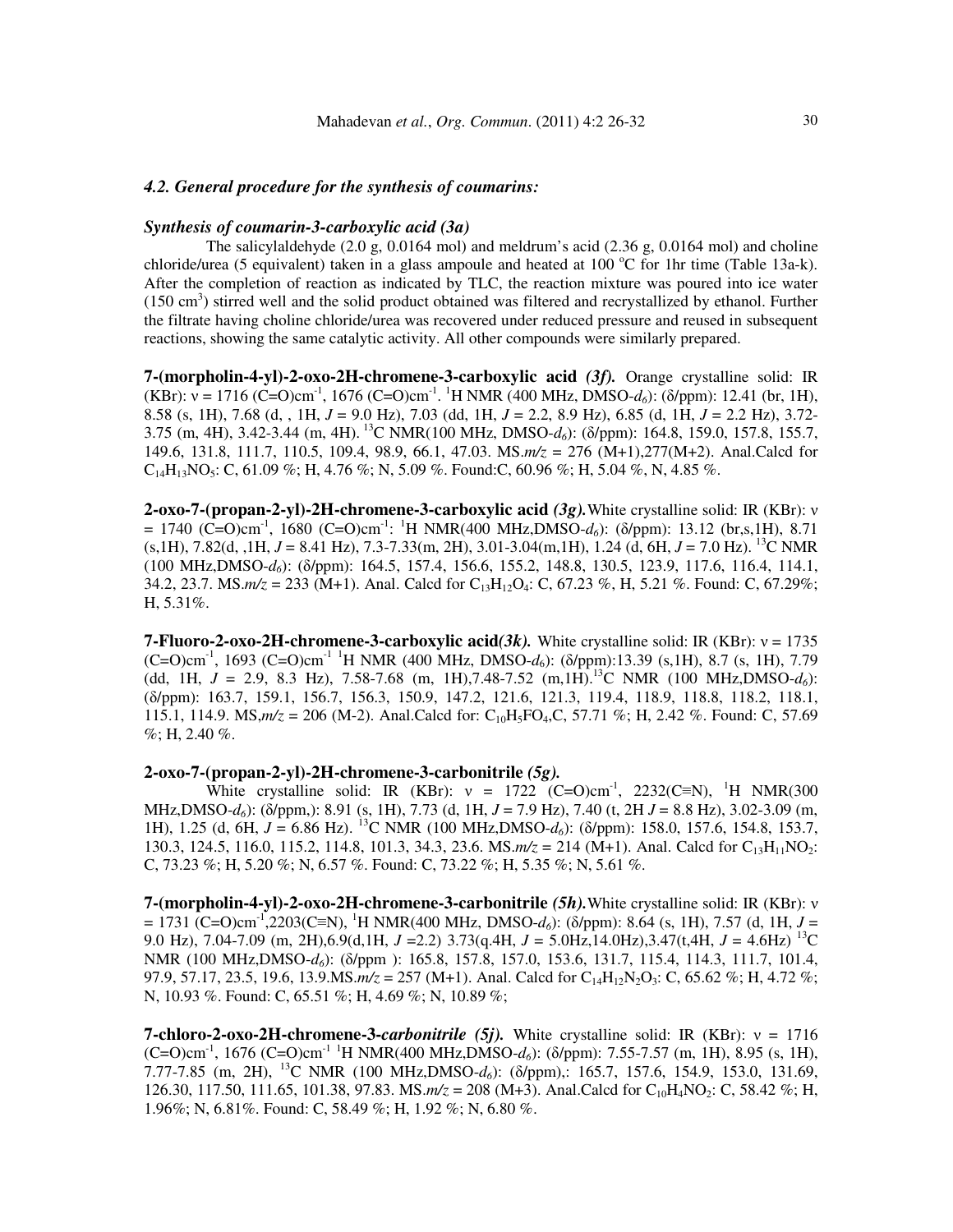#### **Acknowledgments**

The authors are thankful to Department of Chemistry, Kuvempu University, Shankaraghatta, for providing laboratory facilities to carry out this research work.

#### **Supporting Information**

Supporting information accompanies this paper on http://www.acgpubs.org/OC

#### **References**

- [1] Meuly, W.C. *Kirk-Othmer Encyclopedia of Chemical Technology.* 3rd ed. John Wiley and Sons: New York *7*, 196-906. **1979**.
- [2] Lisa, D. V.; Sebastiano, M. M.; Paolo, R.; Ornella, Gia. Synthesis, photobiological activity and photoreactivity of methyl-thieno-8-azacoumarins, novel bioisoters of psoralen. *Biorg. Med. Chem. Lett.* **2002,** *12*, 1253-1257.
- [3] Shinji, I.; Osamu, O.; Yasutomo, G.; Kentaro, O.; Masamichi, I.; Ken-ichi, Y.; Takao, T.; Tadasi, O. Light harvesting by a periodic mesoporous organosilica chromophore. *Angew. Chem. Int. Ed.* **2009**, *48*, 4042-4046.
- [4] Hırose, H.; Tsuya K.; Nishigaki T.; Idaka, E.; Yano, S. Phase transitions of 6-(4-n-alkoxybenzoyloxy) flavones and 3-cyano-7-(4-n-alkoxybenoyloxy)-coumarins. *Liquid Crystals.* **1989**, *4(6)*, 653-659.
- [5] Thirupathi, R. Y.; Vijayakumar, N. S.; Peter, A. C.; Pavan, K. D.; Narsimha, R. P.; Rajitha, B. Ceric ammonium nitrate(CAN): An efficient catalyst for the coumarin synthesis via Pechmann condensation using conventional heating and microwave irradiation. *Synth. Commun.* **2008**, *38*, 2082-2088.
- [6] Smitha, G.; Sanjeeva, R. C. ZrC<sub>l4</sub>-catalyzed Pechmann reaction: Synthesis of coumarins under solventfree conditions. *Synth. Commun.* **2004,** *34(21)*, 3997-4003.
- [7] Franca, B.; Luca, C.; Raimondo, M.; Giovanni, S. Montmorillonite KSF as an inorganic, water stable and reusable catalyst for the Knoevenagel synthesis of coumarin-3-carboxylic acids. *J. Org. Chem*. **1999**, *64*, 1033-1035.
- [8] Wasserscheid, P. J.; Keim, W. Ionic liquids-new "solution" for transition metal catalysis. *Angew.Chem. Int. Ed.* **2000**, *39*, 3772-3789.
- [9] Welton, T. Room-temperature ionic liquids. Solvents for synthesis and catalysis. *Chem. Rev.* **1999**, 99, 2071-2084.
- [10] Blanchard, L. A.; Hancu, D.; Beckman, E. J.; Brennecke, J. F. Green processing using ionic liquids and CO2. *Nature.* **1999**, *399*, 28-29.
- [11] Brown, R. A.; Pollet, P.; Mckoon, E.; Eckert, C. A.; Liotta, C. L.; Jessop, P. G. Asymmetric hydrogenation and catalyst recycling using ionic liquid and supercritical carbon dioxide. *J. Am. Chem. Soc.* **2001**, *123*, 1254-1255.
- [12] Leitner, W. A. Greener solution. *Nature***. 2003**, *423*, 930-931.
- [13] Yang, X. F.; Wang, M.; Varma, R. S.; Li, C. J. Aldol- and Mannich-type reactions via *in situ* olefin migration in ionic liquid. *Org. Lett.* **2003**, *5*, 657-660.
- [14] Kumar, A.; Pawar, S. S. Converting exo-selective Diels-Alder reaction to endo-selective in chloroaluminate ionic liquids. *J. Org. Chem.* **2004**, *69*, 1419-1420.
- [15] Formentin, P.; Garcia, H.; Leyva, A. Assessment of the suitability of imidazolium ionic liquids as reaction medium for base-catalysed reactions: Case of Knoevenagel and Claisen–Schmidt. *J. Mol. Catal. A: Chem.* **2004**, *214*, 137-142.
- [16] Chen, H.; Justes, D. R.; Cooks, R. G. Proton affinities of *N*-heterocyclic carbene super bases. *Org. Lett*. **2005**, *7*, 3949-3952.
- [17] Vindu, V. M.; Devarajegowda, H. C.; Mahadevan, K. M.; Meenakshi, T. G.; Arunkashi, H. K. Ethyl 3 oxo-3*H*-benzo[f ]chromene-2-carboxylate. *Acta Cryst*. **2010**, *E66*, o2658.
- [18] Harishkumar, H. N.; VijayKumar, H.; Mahadevan, K. M. Aqueous synthesis of *N*-phenyl/alkyl-2 quinolinone-3-carboxylic acids from coumarin-3-carboxylic acids. *Synth. Commun.* **2010**, *40*, 1-9.